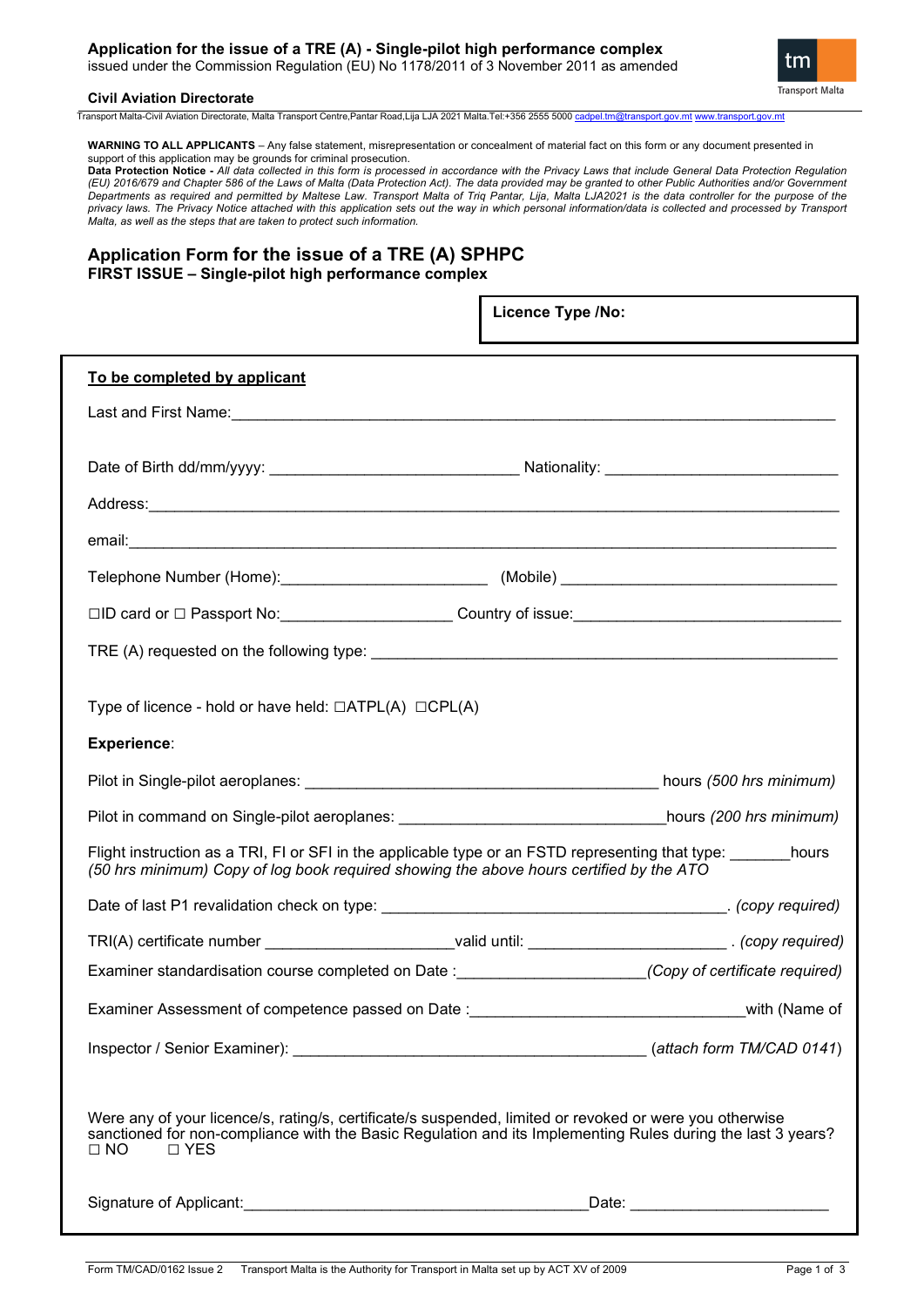#### **Application for the issue of a TRE (A) - Single-pilot high performance complex** issued under the Commission Regulation (EU) No 1178/2011 of 3 November 2011 as amended

#### **Civil Aviation Directorate**

tm **Transport Malta** 

Transport Malta-Civil Aviation Directorate, Malta Transport Centre,Pantar Road,Lija LJA 2021 Malta.Tel:+356 2555 5000 [cadpel.tm@transport.gov.mt](mailto:cadpel.tm@transport.gov.mt) [www.transport.gov.mt](http://www.transport.gov.mt/)

## **Submission Instructions**

| <b>Documents required:</b>                                                             | <b>Office</b><br><b>Use Only</b> |
|----------------------------------------------------------------------------------------|----------------------------------|
| 1. A copy of the Certificate for the Examiners Standardisation Course.                 | $^\mathrm{\textregistered}$      |
| 2. Log Book showing flight instruction as TRI or SFI certified by the ATO              | $^{\circledR}$                   |
| 3. Copy of Licence held.                                                               | $^{\circledR}$                   |
| 4. Copy of the TRI Certificate.                                                        | $\bigcirc$                       |
| 5. Copy of Medical Certificate.                                                        | $\circledS$                      |
| 6. Last proficiency check on type if not already submitted.                            | $\circledcirc$                   |
| 7. Assessment of Competence Form (TM/CAD/0141)                                         | $\circledcirc$                   |
| 8. Copy of your Criminal Record (not older than 3 months)                              | $^{\circledR}$                   |
| It is important to send all the documents to avoid a delay in the issue of the rating. |                                  |

# **Transport Malta – Civil Aviation Directorate Bank Details:**

Bank Name: Bank of Valletta Bank Branch: Naxxar Bank Address: 38, Triq tal-Labour, Naxxar NXR 9020 Bank's BIC Code: VALLMTMT Sort Code: 22013 Account Holder: Transport Malta – Civil Aviation Directorate Account No: 12000580013 IBAN No: MT13VALL 22013 0000 000 12000 5800 13

**Fee**: The applicable fee in the Malta Air Navigation Order / Scheme of Charges on the Transport Malta website has to be submitted with the application.

**Queries**: If you need additional information send an email to [cadpel.tm@transport.gov.mt](mailto:cadpel.tm@transport.gov.mt) to the attention of **Personnel Licensing Section, Transport Malta Civil Aviation Directorate - giving your contact telephone** number.

Send completed form to: **Transport Malta-CAD, Personnel Licensing Section, Pantar Road Lija, LJA 2021, Malta**